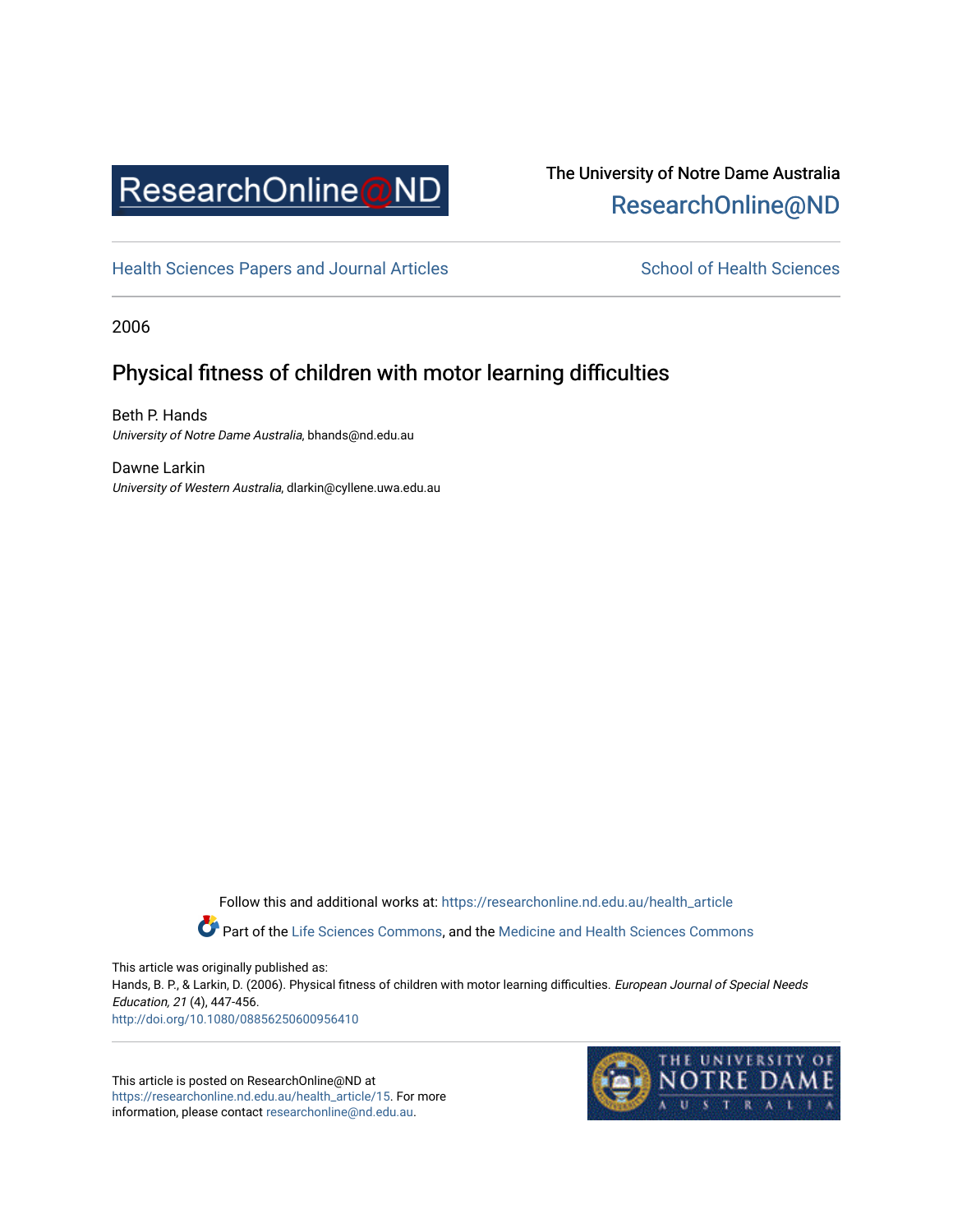Physical Fitness Differences in Children with and without Motor Learning Difficulties

Beth Hands<sup>a</sup> and Dawne Larkin<sup>b</sup>

University of Notre Dame Australia<sup>a</sup> The University of Western Australia<sup>b</sup>

Correspondence:

A/Professor Beth Hands

College of Health

University of Notre Dame

PO Box 1225

Fremantle

Australia 6959

Phone: 618-9433 0206

Email: bhands@nd.edu.au

Submission date: November 2005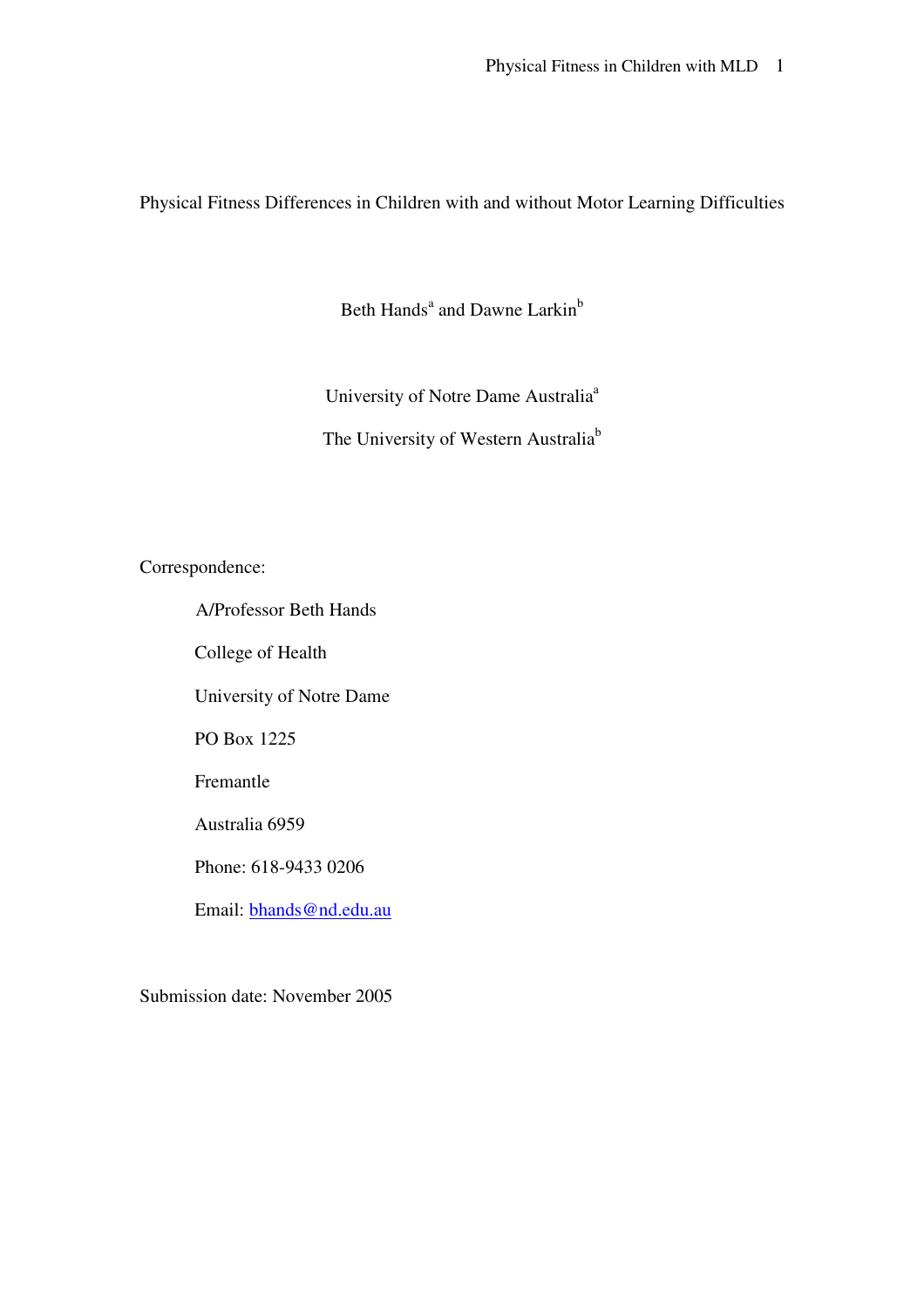#### Abstract

Children with motor learning difficulties (MLD) tend to be less physically active than their coordinated peers and one likely consequence is a reduced level of physical fitness. In this study, 52 children with MLD aged 5 to 8 years, were compared to 52 age- and gendermatched control children across a range of health and skill related fitness components. Analyses of variance revealed significantly lower scores in the group with MLD on the tests for cardiorespiratory endurance, flexibility, abdominal strength, speed, and power than the control group. Furthermore, the group with MLD had a significantly higher Body Mass Index (BMI). These findings have implications for educators and allied health professionals working with this age group. Programs need to teach children with movement difficulties to perform tasks used in fitness assessment and also work on the development of physical fitness.

Key words: children, movement difficulties, motor learning difficulties, physical fitness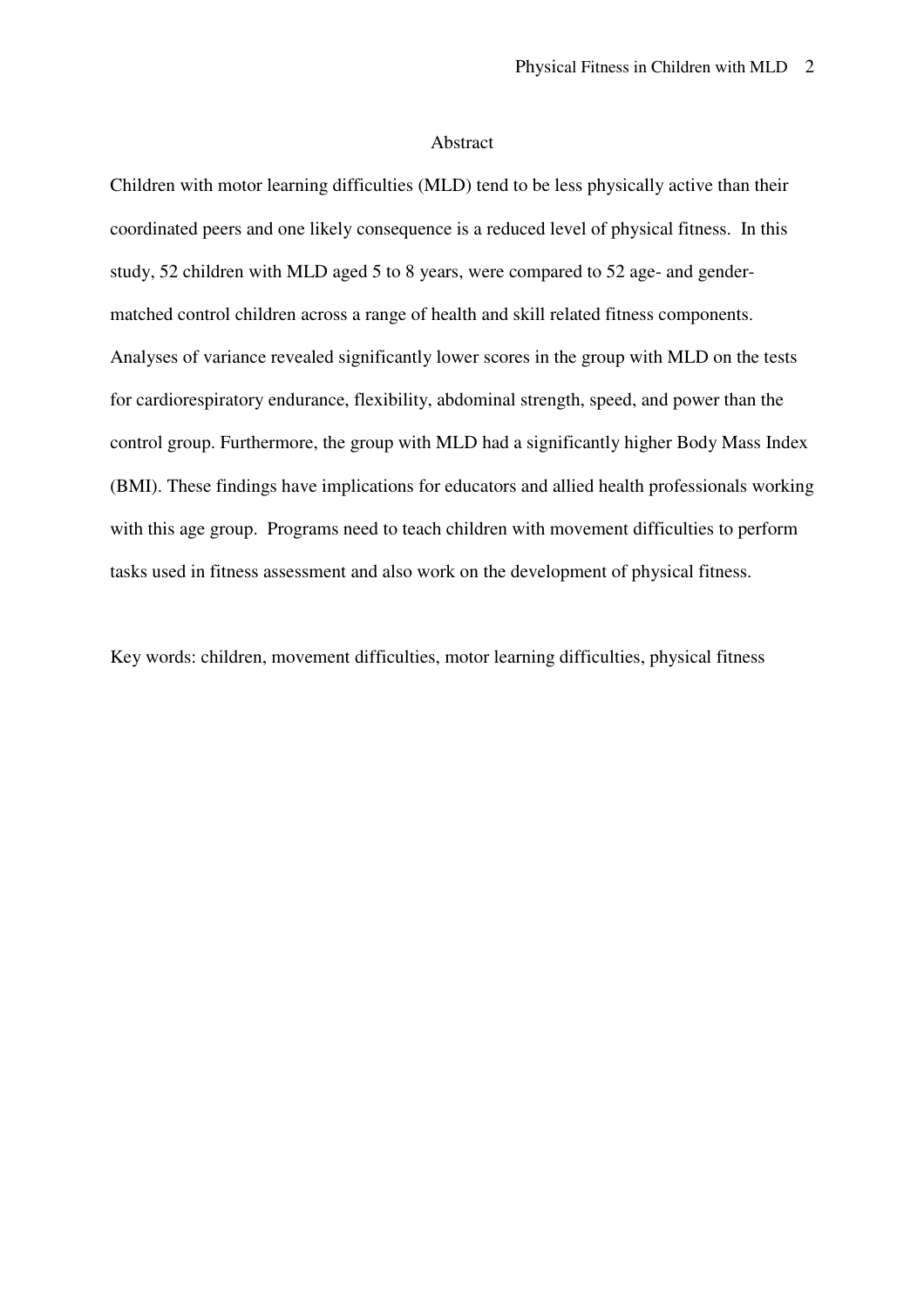#### Physical Fitness of Children with Motor Learning Difficulties

Children with motor learning difficulties (MLD) experience problems with performing and mastering many basic movement skills essential for full participation in games, sports, and other recreational activities. One consequence, often overlooked, is reduced physical fitness. Physical fitness is defined as 'a set of attributes that people have or achieve that relate to the ability to perform physical activity' (Casperson, Powell, & Christenson, 1985). Two types of fitness are considered in the literature. Health-related fitness includes cardiorespiratory endurance, muscular strength and endurance, flexibility, and body composition. These components are usually associated with disease prevention and health promotion (Powell, Casperson, Koplan, & Ford, 1989) and are typically the aspects of fitness considered most important to monitor. The second type, skill-related fitness, includes agility, speed, and power. These are important for the acquisition of motor skills and for participation in sports and recreational activities (Powell et al., 1989). Both types of physical fitness have been related to general health and well being in children (Eiberg et al., 2005).

Physical activity is important for developing and maintaining many aspects of physical fitness, therefore reduced physical activity will impact on fitness in a negative way. Despite some controversy over the importance of fundamental motor skills in the maintenance of physical activity levels (Fisher et al., 2005), children with MLD often withdraw from physical activity opportunities as a consequence of their movement incompetence (Bouffard, Watkinson, Thompson, Dunn, & Romanow, 1996; Cairney, Hay, Faught, Mandigo, & Flouris, 2005b). Bouffard and colleagues put forward the physical activity deficit hypothesis after observing young children with MLD in a regular physical education class and during school recess in the school playground. In both settings, the children were more often less active and off task or disruptive than typically developing children. Consequently, children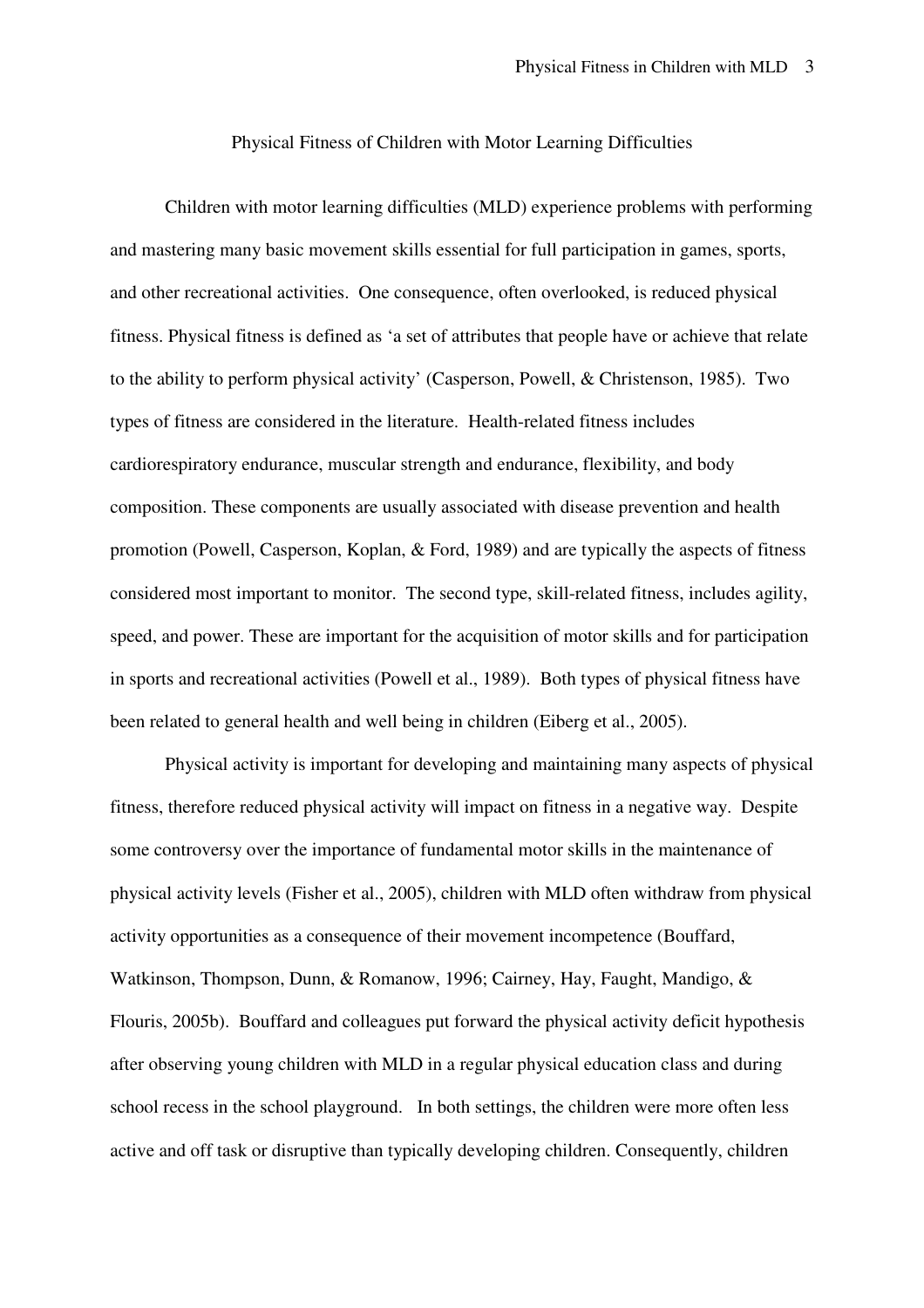with MLD are likely to be less fit than typically developing children and therefore at risk of the many health-related consequences of low fitness (Gutin & Owens, 1999; Powell et al., 1989). Children with MLD are also more likely to select sedentary activities if they are less confronting, easier and more likely to result in positive social interactions. In the long term, the low levels of physical activity may compromise neuromuscular, musculo-skeletal and cardiorespiratory development.

To date there is limited information about fitness levels in children with MLD found in unpublished theses ( Hammond, 1995), posters presented at symposia (Hands, van Geel, & Larkin, 2001), or studies that include only some components of physical fitness (Cairney, Hay, Faught, & Hawes, 2005a; O'Beirne, Larkin, & Cable, 1994; Raynor, 2001). Consistently, these studies report below average performances of children with motor difficulties on field tests of cardiorespiratory endurance (Hammond, 1995), muscular strength and endurance (Raynor, 2001; Larkin et al., 1989; Hammond, 1995), agility (O'Beirne & Larkin, 1991), speed (O'Beirne et al., 1994) and power (O'Beirne et al., 1994). Studies that investigated body composition found conflicting results. Some reported children with MLD were more likely to be overweight than children without MLD (Hay et al., 2004; Larkin et al., 1989; O'Beirne et al., 1994), whereas other studies reported no significant differences (Deschenes, 1994). In a Canadian sample of 9- to 14-year-old children, a significant weight difference was observed between the boys with MLD and a control group. This was not the case, however for the girls in the sample (Cairney, et al., 2005a). The flexibility of children with MLD is also reported variably. O'Beirne and Larkin (1991) and Hammond (1995) found that children with MLD appeared to be either hypo- or hyperflexible, that is, the distribution was bimodal.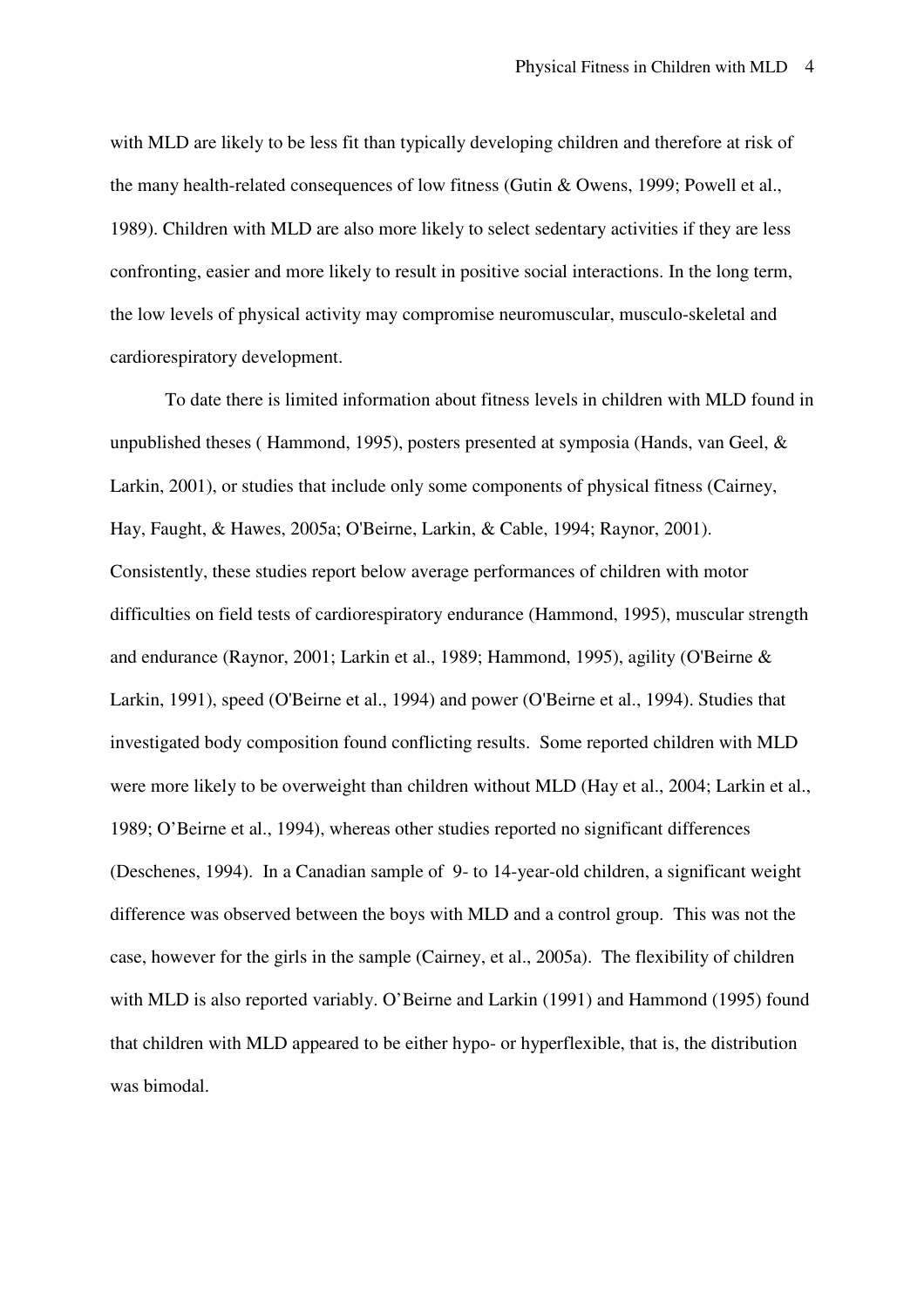It is necessary to monitor physical fitness in children with MLD, for several reasons. Attitudes towards, and behaviors related to fitness and physical activity are established during childhood (Pate, Baranowski, Dowda, & Trost, 1996) and all children need to be encouraged to choose to be active rather than inactive. Further, low fitness levels in children with MLD could compromise the learning and performance of motor skills which may add to the seriousness of their condition (Reeves, Broeder, Kennedy-Honeycutt, East, & Matney, 1999). Wall (2004) proposed a skill-learning gap between children with and without movement difficulties. This gap would contribute to lower performance levels on fitness tasks and therefore, lower measured fitness levels.

The purpose of this paper is to identify any differences across eight health and skillrelated physical fitness tasks between a large group of children with MLD compared to a typically developing control group. In this paper, the term MLD will be used interchangeably with movement difficulties. The literature drawn from includes these terms, as well as Developmental Coordination Disorder, clumsiness, and dyspraxia to represent the specific difficulties this population experiences with consistently performing many fundamental motor skills. Movement difficulties can also be found among children with other conditions such as autism and ADHD. It was hypothesised that children with MLD would perform significantly below their coordinated peers particularly on the tasks that demanded a higher level of coordination. The results will support and extend those of previous studies and increase our understanding of the relationship between physical fitness and MLD.

#### Method

### *Participants*

This study involved a group of children with MLD (*n* = 52) and an age-and gendermatched  $(\pm 2 \text{ months})$  control group  $(n = 52)$ . Ages ranged from 62 to 107 months in both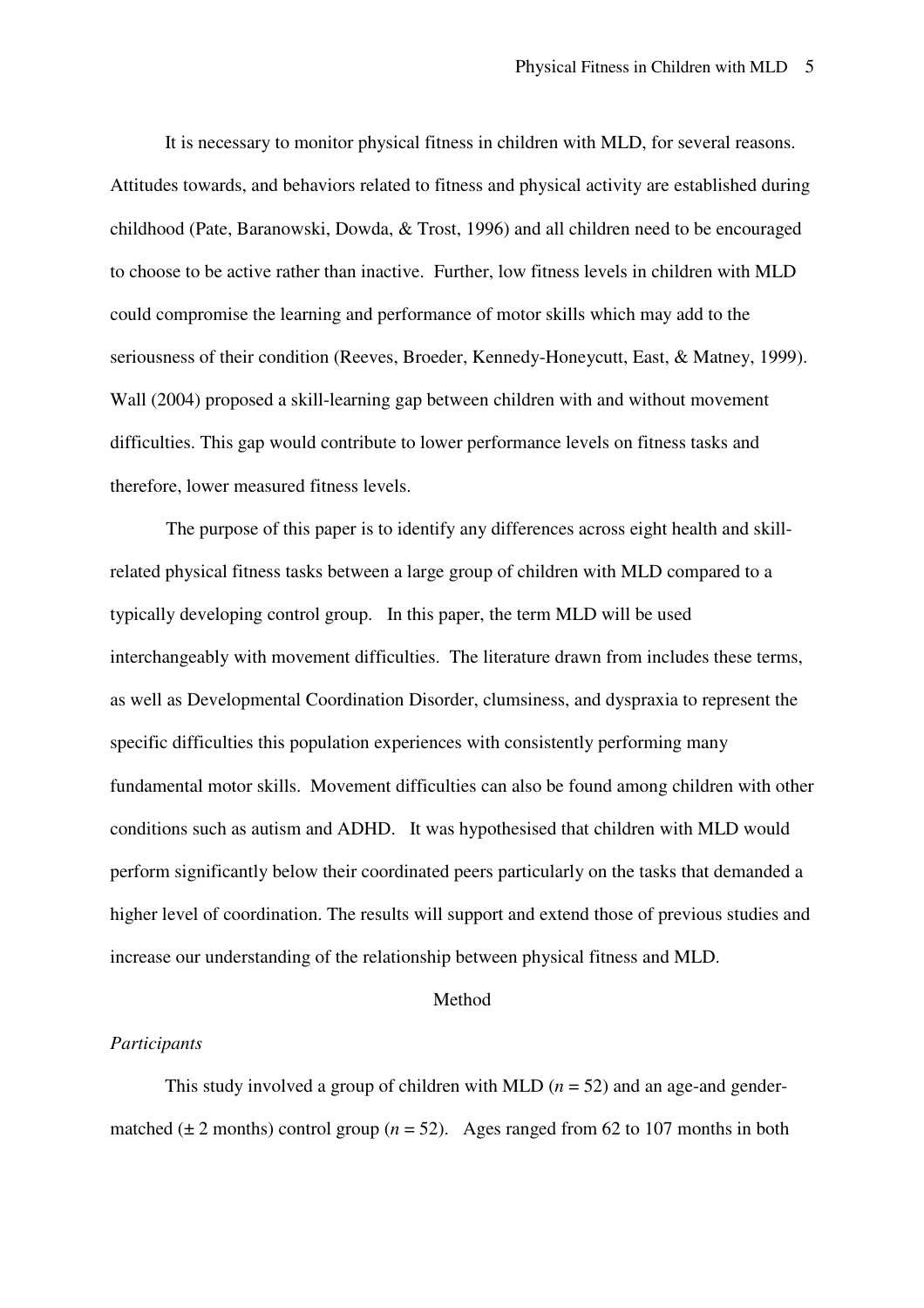groups with the mean age for the experimental group at 84.4 months  $(SD = 12.9)$  and the mean age for the control group at 84.5 months (*SD =* 13.1). In each group there were 12 girls and 40 boys.

The group with movement difficulties attended a university-based movement enrichment program that has been running for over twenty years. Their diagnosis of MLD was based

1. A score below the cut off for mild motor difficulties on either the McCarron Assessment of Neuromuscular Development (MAND; McCarron, 1982) or the Movement Assessment Battery for Children (MABC; Henderson & Sugden, 1992), tools for identifying children with movement difficulties. Scores for either test were considered as the children formed part of a larger study that used both tools

2. Poor performance on motor skills such as running, jumping, hopping, and ball skills when observed by a movement specialist with extensive experience in motor skill assessments. The standardised tests noted above do not include qualitative analysis of these fundamental movement skills.

The control group was obtained from a mainstream metropolitan primary school. *Fitness Assessment Battery* 

The battery consisted of 12 items to assess a range of fitness components. Items included from the Australian Fitness Education Award (ACHPER, 1996) were: height and weight (body composition); sit and reach (hip flexibility); chest pass (muscle strength); and, multi-stage fitness test (cardio-respiratory endurance). Items included from the Australian Schools Fitness Test (Pyke, 1987) were the standing broad jump (anaerobic power) and the 50 metre run (speed). The protocol for sit-ups (muscle endurance) was from the Manitoba Physical Fitness Performance Test (Manitoba Department of Education, 1980), and finally the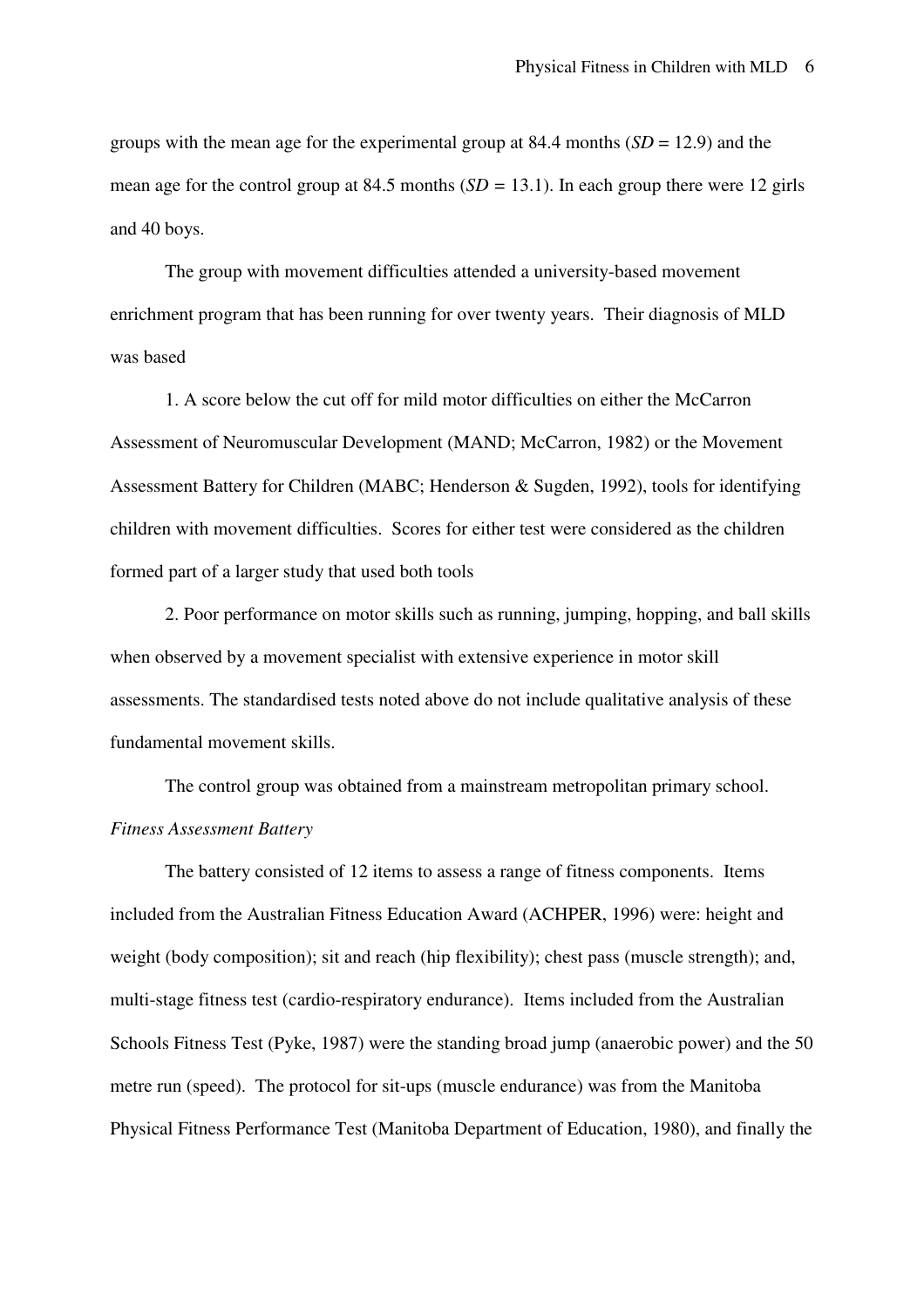grip strength task was from the McCarron Assessment of Neuromuscular Development (McCarron, 1982).

#### *Test Procedures*

The assessment of the children with MLD took place during a session of the movement enrichment program. Each participant was tested individually by the first author or by a final year university student who had been trained in the test protocol. They were given verbal encouragement and support throughout the testing procedure.

The data for the control group were gathered at the school by final year university students as part of the first year of a larger longitudinal study designed to develop norms and track changes in fitness levels. The same protocol, as prescribed in each test manual, was used for both groups. Missing data for some cases occurred in the MLD group due to noncompliance, time constraints, or problems with availability of equipment. These are documented in Table 1.

### INSERT TABLE 1 ABOUT HERE

#### *Statistical Analyses*

The experimental group included a sub-group of children with MLD who had cooccurring conditions such as autism and ADHD ( $n = 23$ ) and a subgroup with MLD only ( $n =$ 29). A preliminary analysis showed that there were no significant differences between these two subgroups within the experimental group on any of the test variables (Table 1). To explore differences between the group with MLD and the control group, a between-groups GLM analysis of variance, with sex as a covariate to control for the impact of sex, was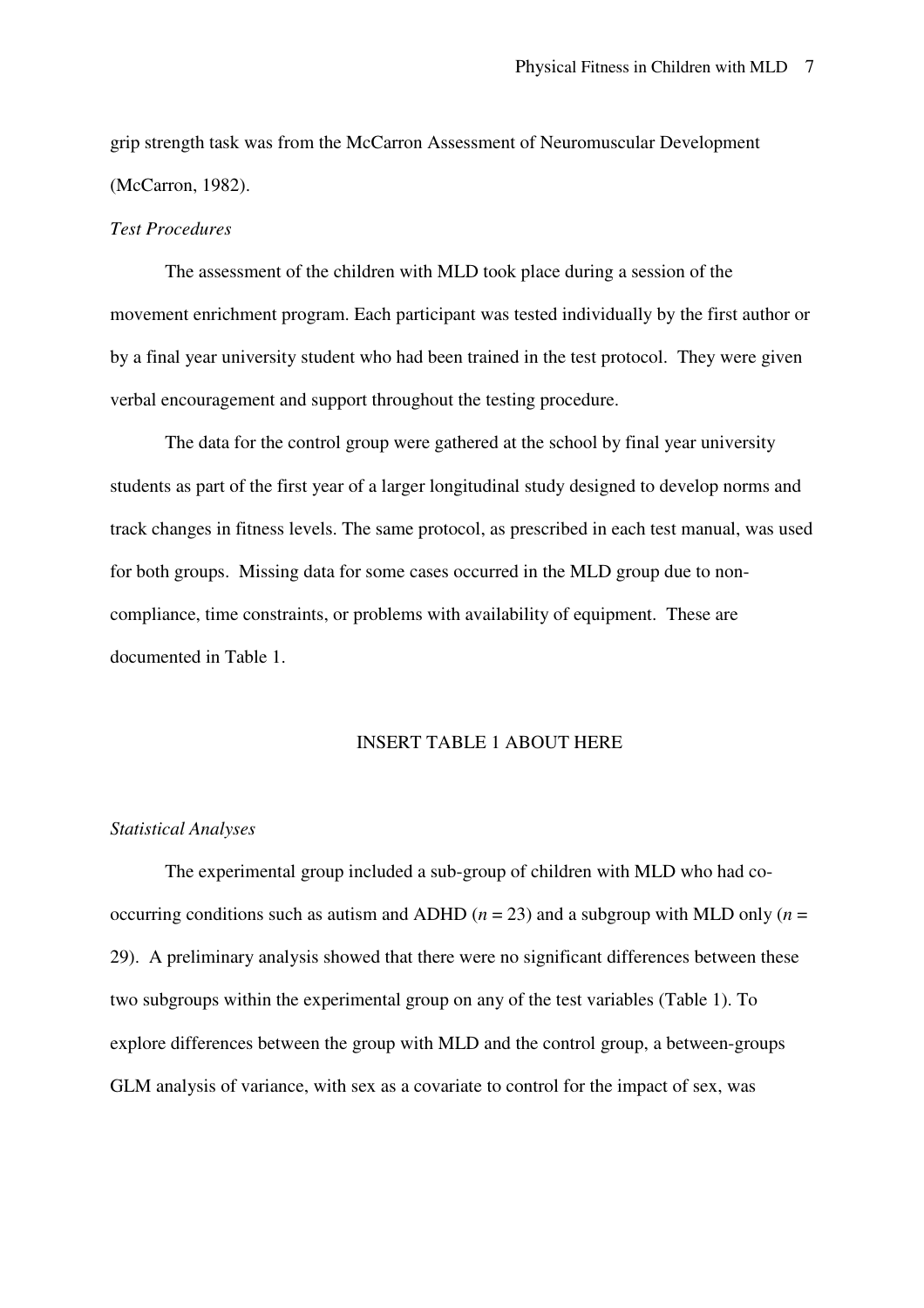conducted on each fitness variable. Means and standard deviations for the experimental and control groups are provided in Table 2.

#### Results

For the majority of the fitness items, the descriptive statistics in Table 2 show that the fitness levels of the MLD group were lower than those of the typically developing control group. The between groups GLM ANOVA results in Table 3, show a number of significant differences, confirming that the group with MLD had a higher BMI, and lower performance levels on the sit and reach, sit-ups, standing broad jump, the 50 metre run, and the shuttle run. The *R*-square change values in Table 3 show that both the skill-related fitness items, the standing broad jump ( $R^2 = 27.1\%$ ) and the run ( $R^2 = 20.6\%$ ) are the better predictors of group differences. There were no significant differences between the groups for the two upper body tasks, the chest pass and the grip strength. The covariate, sex, was influential for only one variable, the sit and reach task. The girls were more flexible (*M*= 3.0 cm, *SD* 7.6) than the boys ( $M = -0.6$  cm,  $SD = 7.9$ ).

#### INSERT TABLES 2 AND 3 ABOUT HERE

#### Discussion

The results support and extend the findings of previous studies that have found many components of physical fitness to be significantly lower in children with MLD, with and without co-occurring conditions, when compared to typically developing children. It is of interest to note these results suggest movement difficulties, rather than other difficulties such as attention, have most impact on fitness outcomes.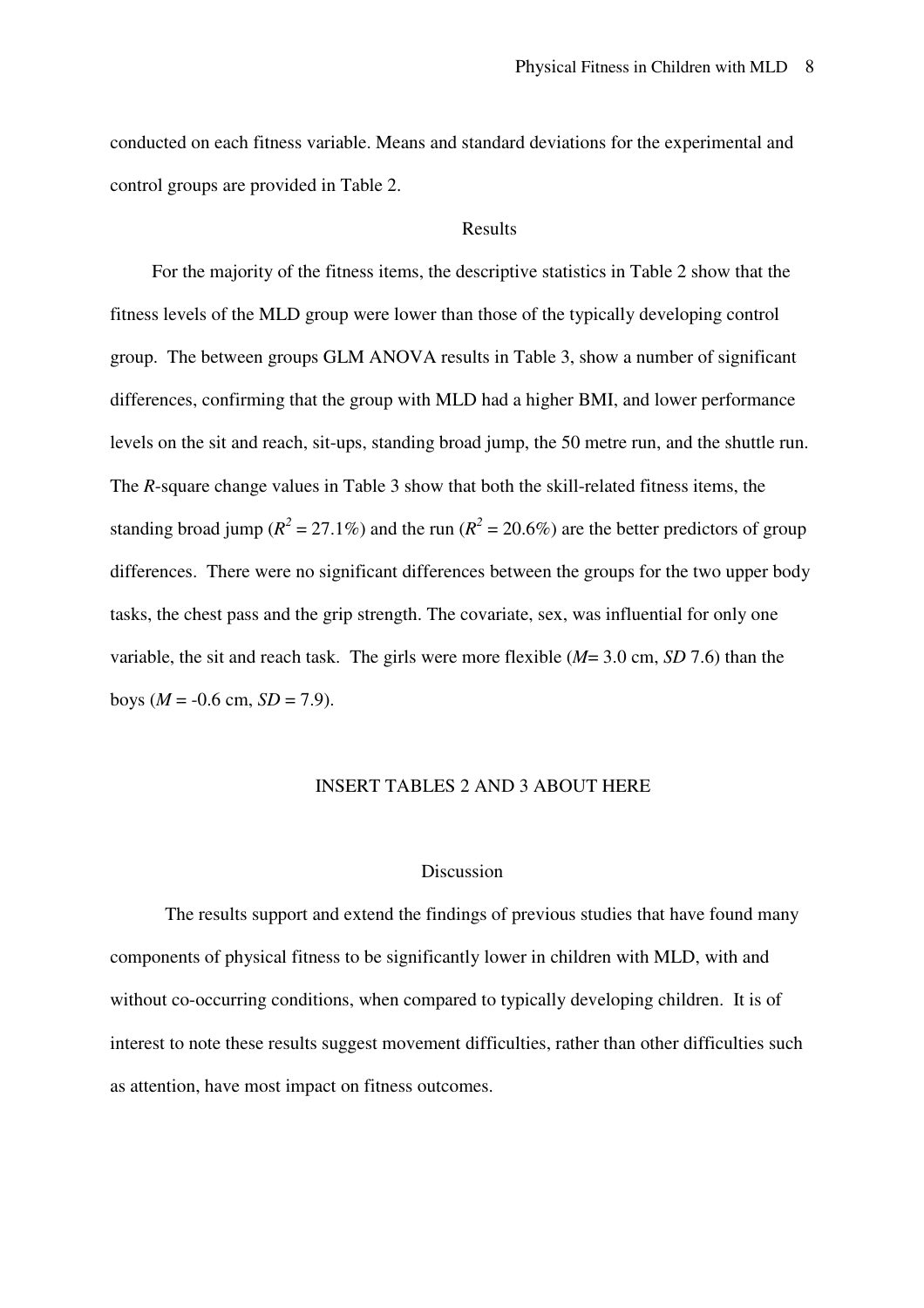#### *Body Composition*

In this study the BMI of the group with MLD was significantly higher than the control group. The higher BMI, which is attributable to increased weight, is consistent with findings from other studies (Hammond, 1995; Larkin et al., 1989; O'Beirne et al., 1994). Of the 52 children in the group with MLD, 8 had a BMI greater than 20 and 2 of these children had a BMI exceeding 25. There were 3 children in the control group with a BMI above 20 but no child exceeded 22. A higher degree of body fatness combined with lower levels of physical activity may increase the children's vulnerability to a number of degenerative diseases such as high blood pressure, heart disease, and diabetes (Gutin & Owens, 1999). Further, the additional weight of these children may increase their movement difficulties. Attempting to perform a task with less power and coordination than a child with the same bulk but better coordination will be at a significant energy cost (Hands & Larkin, 2002).

#### *Flexibility*

Overall, the group with MLD were significantly less flexible than the control group. This finding differs somewhat from prior studies (O'Beirne, & Larkin, 1991; Hammond, 1995) where children with MLD ranged from hyperflexible to hypoflexible on the sit-andreach task. In this study the distribution of the flexibility scores for both groups were similar, except the scores of the children with MLD were significantly lower. This hypo-flexibility would reduce the child's capacity to perform some skills efficiently and could contribute to injury and long-term musculoskeletal problems. In both groups females were significantly more flexible than males. This finding supports previous evidence that girls are more flexible than boys (Michaud, Narring, Cauderay, & Cavadini, 1999).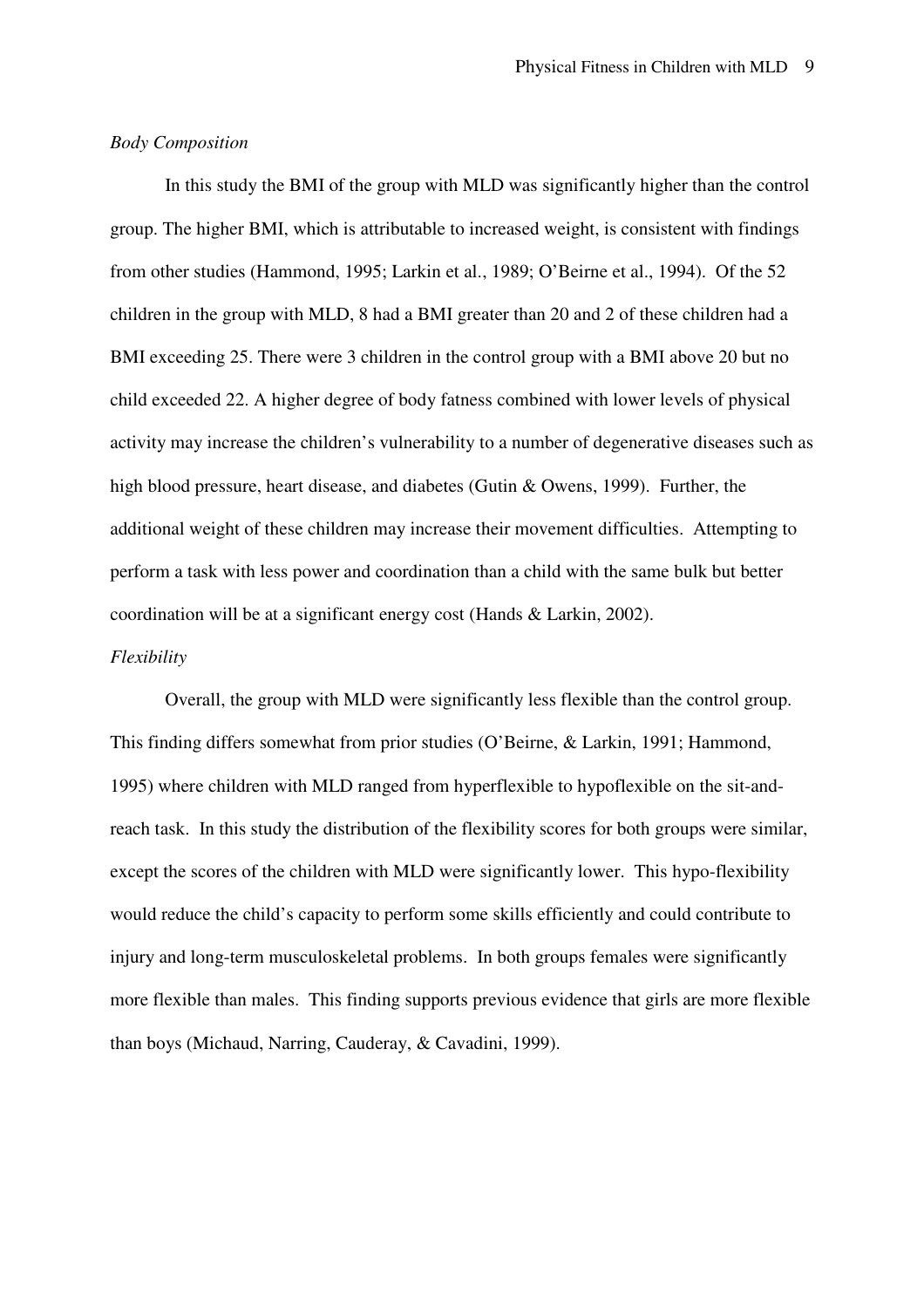#### *Muscle Strength and Endurance*

Abdominal strength and endurance levels measured by the number of sit-ups were significantly lower in the group with MLD than for the control group. This result provides further support for earlier studies of children with motor difficulties (Hammond, 1995; O'Beirne & Larkin, 1991). Poor abdominal muscle strength and endurance is going to compromise trunk stability during many gross motor skills, making skill acquisition and performance more difficult. From the health perspective, it may predispose the child or adult with MLD to develop musculoskeletal problems, such as lower back pain (Merati, Negrini, Carabalona, Margonato & Veicsteinas, 2004).

There were no significant differences between the two groups for upper body strength as measured by the Chest Pass and Grip Strength. Upper body strength may not be compromised by motor difficulties to the same extent as the lower body. Another contributing factor may relate to variations within the MLD group whereby some have lower limb coordination problems only compared to others who have both fine and gross fine motor problems (Parker, Wade & Larkin, 1997). Clearly, this area requires further research. *Cardiorespiratory Endurance* 

Cardiorespiratory endurance, measured by the Multi Stage Fitness Test, was lower in the group with MLD. This outcome is consistent with other research ( Hay et al., 2004; O'Beirne & Larkin, 1989). As cardiorespiratory endurance in children is developed and maintained through regular participation in physical activity, lower fitness levels from the group with MLD are not surprising. It is likely that they have maintained low physical activity levels for longer than the other children. A study involving older children found a relationship between movement proficiency and cardiorespiratory endurance, particularly for the girls (Okely et al., 2001).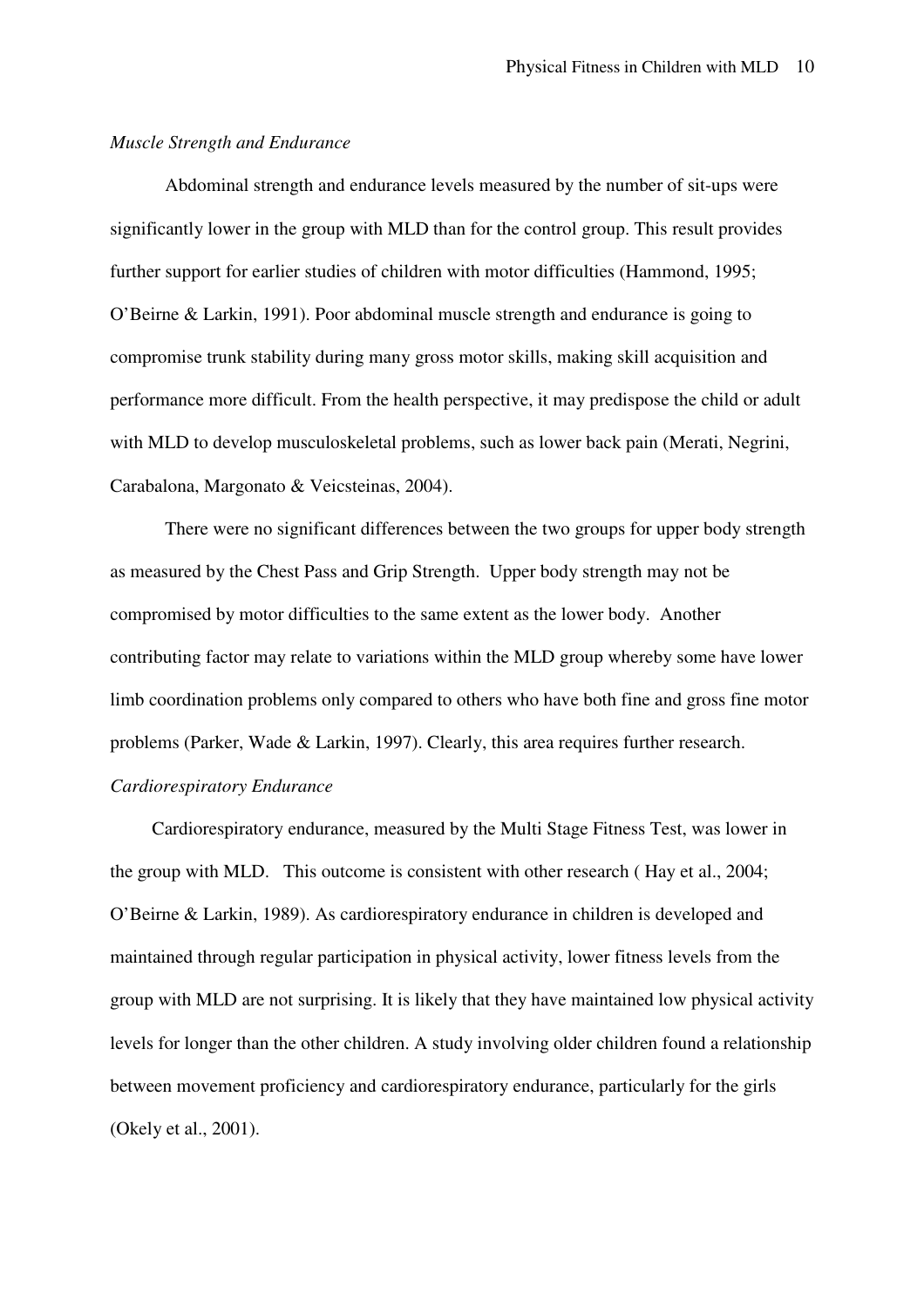#### *Speed and Power*

Children with MLD were significantly slower, and demonstrated less speed as measured by the 50m run, than the control children. O'Beirne and colleagues (1994) found similar results for children with MLD. Performance on the standing broad jump was considerably lower for the group with MLD and was the best linear model explaining more of the variance between the groups than any of the other measures of fitness. This task, which is considered a measure of anaerobic power, requires good coordination and dynamic balance to achieve optimum performance. Since these abilities are generally low in children with MLD, it is not surprising that the measure of power was low.

#### *Test Issues*

One concern when testing fitness in populations with coordination difficulties is the reliability and validity of the test item for this group. A true measure of physical fitness in children with MLD is difficult, given that many tasks require a high degree of coordination. The difficulty children with MLD have performing some of the tasks may be due to their lack of motor competence as well as reduced fitness, thereby potentially confounding the results. Some fitness tasks require a greater degree of coordination (run, jump, sit-ups) than others (grip strength, BMI). For example the run involves precise timing, dynamic balance, correct positioning of the limbs, head and trunk control and leg power to propel the body forward. Sit-ups require complex interactions between the head, the upper body and lower limbs (Cordo & Gurfinkel, 2004). Hoare (1991) reported that the 50m run was a good predictor of coordination level which supports the notion that poor results on fitness tests represented a problem with coordination as well as fitness. On the other hand, for measures free of coordinative constraints such as BMI, the group difference is more likely to reflect factors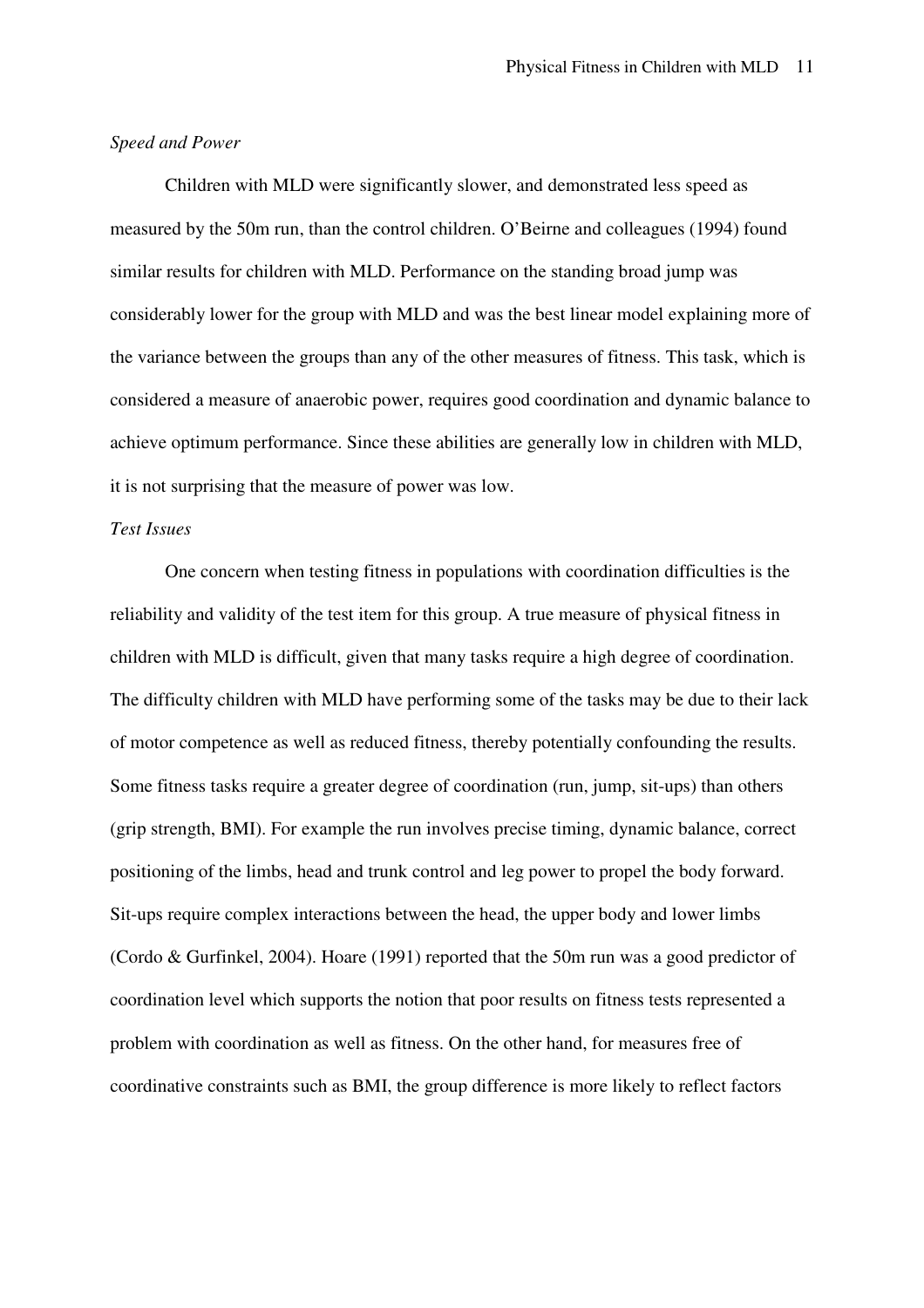other than motor competence. Clearly the valid measurement of children with different levels of motor proficiency requires further research.

#### Conclusion

Given the results of this study, fitness development activities, therefore, need to be a key focus for intervention programs. Many aspects of fitness can be improved and maintained through regular, developmentally appropriate, and task specific activities. Changes monitored across a ten week program with children with MLD have shown clear improvements (Revie & Larkin, ). Such programs will reduce the potential for negative short-and long-term consequences of low physical fitness and diminish its confounding influence on motor performance.

These findings highlight the importance of further research in this area, particularly seeking clarification of the involvement of MLD in physical fitness. Longitudinal studies are needed to track the motor skill development and fitness of children with MLD. The differences in performance identified between the two groups show that the negative interaction between motor competence and physical fitness begins at a very young age.

#### References

- ACHPER. (1996). *Australian Fitness Education Award*. Richmond, SA, Australian Council for Health, Physical Education and Recreation.
- Bouffard, M., Watkinson, E. J., Thompson, L. P., Dunn, J. L. C., & Romanow, S. K. E. (1996). A test of the activity deficit hypothesis with children with movement difficulties. *Adapted Physical Activity Quarterly, 13*, 61-73.
- Cairney, J., Hay, J. A., Faught, B. E., & Hawes, R. (2005a). Developmental coordination disorder and overweight and obesity in children aged 9-14y. *International Journal of Obesity, 29*, 369-372.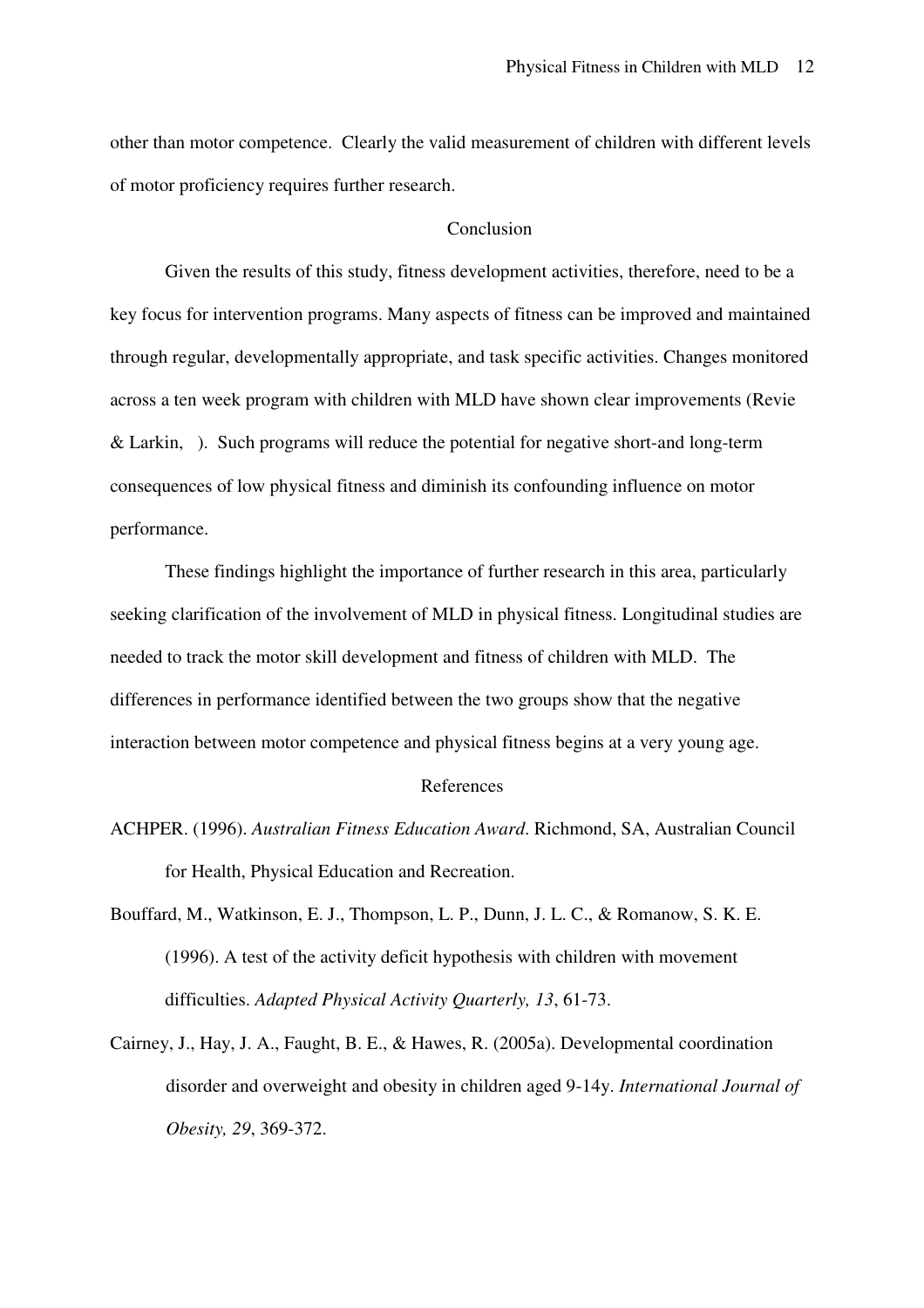- Cairney, J., Hay, J. A., Faught, B., Mandigo, J., & Flouris, A. (2005b). Developmental coordination disorder, self efficacy toward physical activity and play, does gender matter? *Adapted Physical Activity Quarterly, 22,* 67-82.
- Casperson, C. J., Powell, K. E., & Christenson, G. M. (1985). Physical activity, exercise and physical fitness: Definitions and distinctions for health-related research. *Public Health Reports, 100*, 126-131.
- Cordo, P. J., & Gurfinkel, V. S. (2004). Motor coordination can be fully understood only by studying complex movements. *Progress in Brain Research, 143,* 29-38.
- Eiberg, S., Hasselstrom, H., Gronfeldt, V., Froberg, K., Cooper, A., & Andersen, L. B. (2005). Physical fitness as a predictor of cardiovascular disease risk factors in 6- to 7 year-old Danish children: The Copenhagen school-child intervention study. *Pediatric Exercise Science, 17,*161-170.
- Fisher A., Reilly, J. J., Kelly, L. A., Montgomery, C., Williamson, A., Paton, J. Y., Grant, S. (2005). Fundamental movement skills in habitual physical activity in young children. *Medicine & Science in Sports & Exercise, 37, 684-688.*
- Gutin, B. & Owen, S. (1999). Role of exercise intervention in improving body fat distribution and risk profile in children. *American Journal of Human Biology, 11,* 237-247.
- Hammond, J. (1995). *Investigation into the characteristics of children with motor difficulties: An holistic approach.* Unpublished Doctoral Thesis, University of New England, Armidale, NSW.
- Hands, B., Geel, L. v., & Larkin, D. (2001). *Are children with MLD less fit?* Paper presented at the Sixth Biennial Motor Control and Human Skill Research Workshop, Fremantle, Western Australia.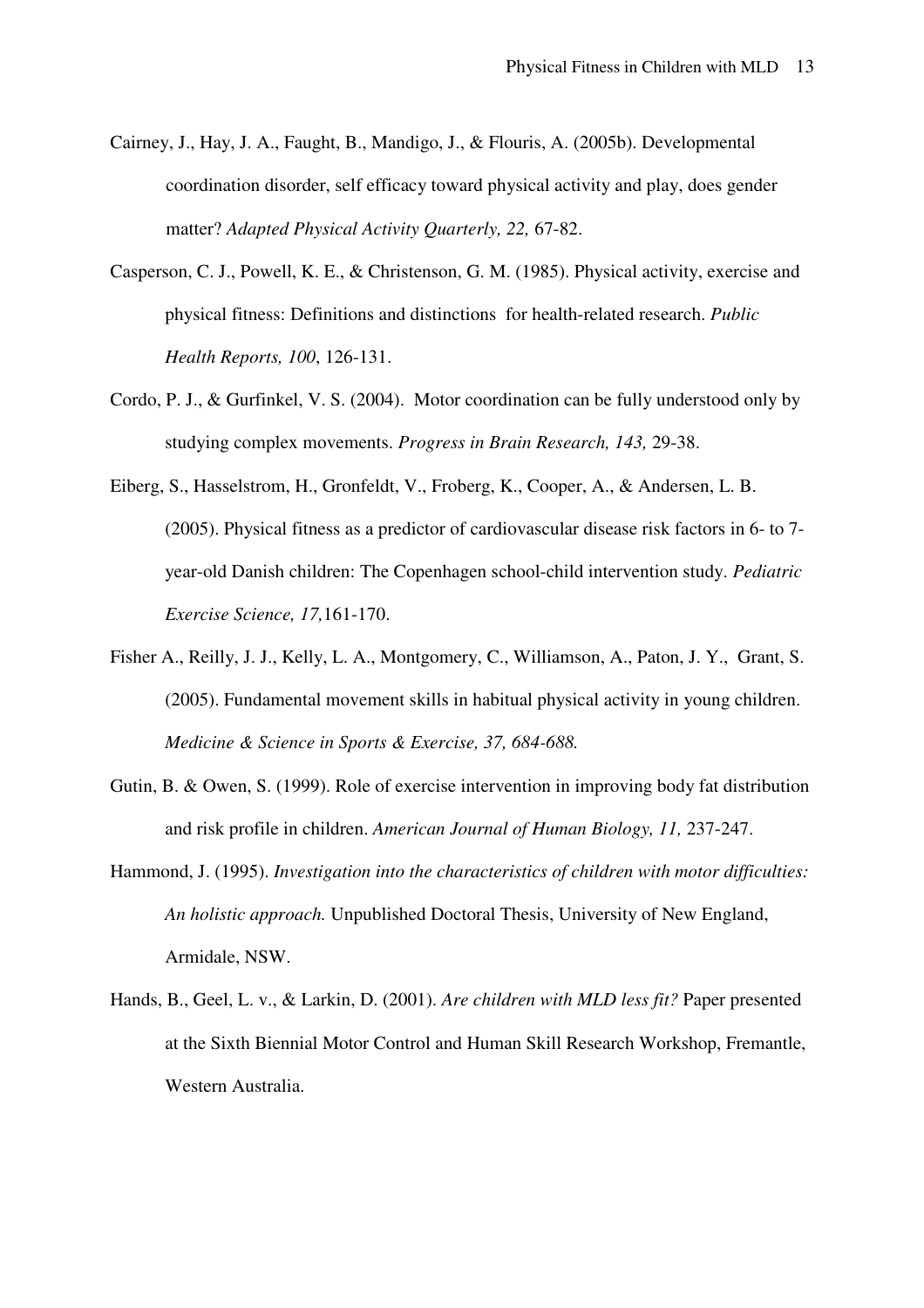- Hands, B., & Larkin, D. (2002). Physical fitness and developmental coordination disorder. In S. A. Cermak & D. Larkin (Eds.), *Developmental Coordination Disorder*. (Albany, NY, Thomson Learning), 172-184
- Henderson, S., & Sugden, D. (1992). *Movement Assessment Battery for Children: manual*. (San Antonio, TX, Psychological Corporation).
- Hoare, D. (1991). *Classification of movement dysfunctions in children: Descriptive and statistical approaches*. Unpublished Doctoral thesis, University of Western Australia, Australia.
- Larkin, D., Hoare, D., & Kerr, G. (1989). *Structure/function interactions: A concern in the movement impaired child.* Poster presented at the 7th ISAPA International Symposium, Berlin.
- Manitoba Department of Education. (1980). *Manitoba physical fitness performance test manual and fitness objectives*. (Ottawa, Canada, CAPHER).
- McCarron, L. T. (1982). *McCarron Assessment of Neuromuscular Development*. (Dallas, TX, McCarron-Dial Systems).
- Merati, G., Negrini, S., Carabalona, R., Margonato, V., & Arsensio, V., (2004). Trunk muscular strength in pre-pubertal children with and without back pain. *Pediatric Rehabilitation, 7,* 97-103.
- Michaud, P-A., Narring, F., Cauderay, M., & Cavadini, C. (1999) Sports activity, physical activity and fitness of 9- to 19-year-old teenagers in the canton of Vaud (Switzerland). *Schweiz Med Wochenschr, 129,* 691-699.
- O'Beirne, C., & Larkin, D. (1991, August). *Fitness characteristics of clumsy children.* Poster presented at the 8th IFAPA International Symposium, Miami, Florida.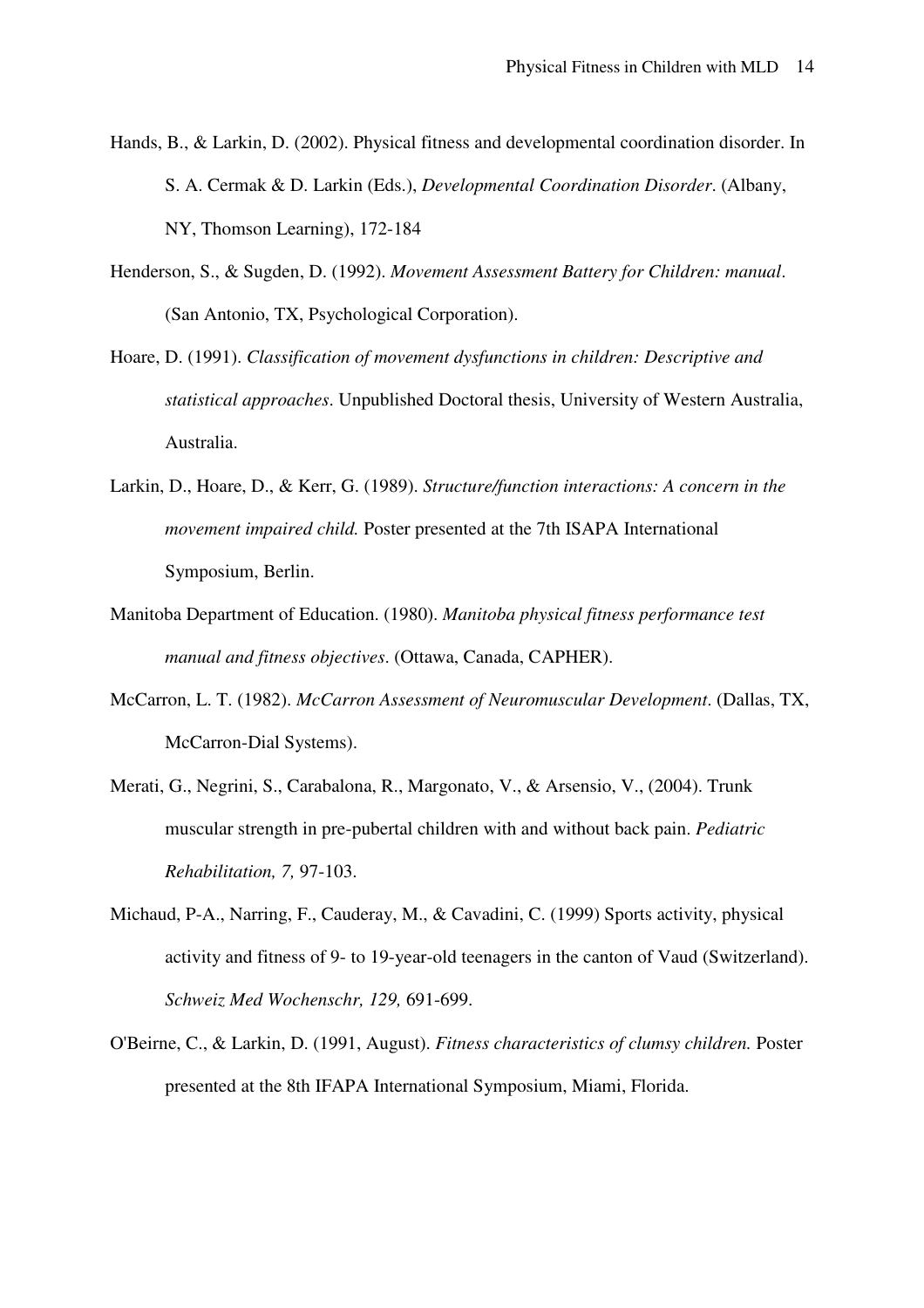- O'Beirne, C., Larkin, D., & Cable, T. (1994). Coordination problems and anaerobic performance in children. *Adapted Physical Activity Quarterly, 11*, 141-149.
- Okely, A. D., Booth, M. L., & Patterson, J. W. (2001). Relationship of cardiorespiratory endurance to fundamental movement skill proficiency among adolescents. *Pediatric Exercise Science, 13*, 380-391.
- Parker, H. E, Larkin, D., & Wade, M (1997). Are motor timing problems markers of developmental coordination disorder? *The Australian Educational and Developmental Psychologist, 14*, 35-42.
- Pate, R. R., Baranowski, T., Dowda, M., & Trost, S. G. (1996). Tracking of physical activity in young children. *Medicine and Science in Sports and Exercise, 28*(1), 92-96.
- Powell, K. E., Casperson, C., Koplan, J. P., & Ford, E. S. (1989). Physical activity and chronic disease. *American Journal of Clinical Nutrition, 49*, 999-1006.
- Pyke, J. E. (1987). *Australian Health and Fitness Survey 1985*. (Parkside, SA, Australian Council for Health, Physical Education and Recreation).
- Raynor, A. (2001). Strength, power, and coactivation in children with developmental coordination disorder. *Developmental Medicine & Child Neurology, 43,* 676-684.
- Reeves, L., Broeder, C. E., Kennedy-Honeycutt, L., East, C., & Matney, L. (1999). Relationship of fitness and gross motor skills for five- and six-year-old children. *Perceptual and Motor Skills, 89*, 739-747.
- Revie, G., & Larkin, D. (1993). Task-specific intervention with children reduces movement problems. *Adapted Physical Activity Quarterly, 10*, 29-41.
- Wall, A. E. (2004). The developmental skill-learning gap hypothesis: Implications for children with movement difficulties. *Adapted Physical Activity Quarterly, 21,* 197- 218.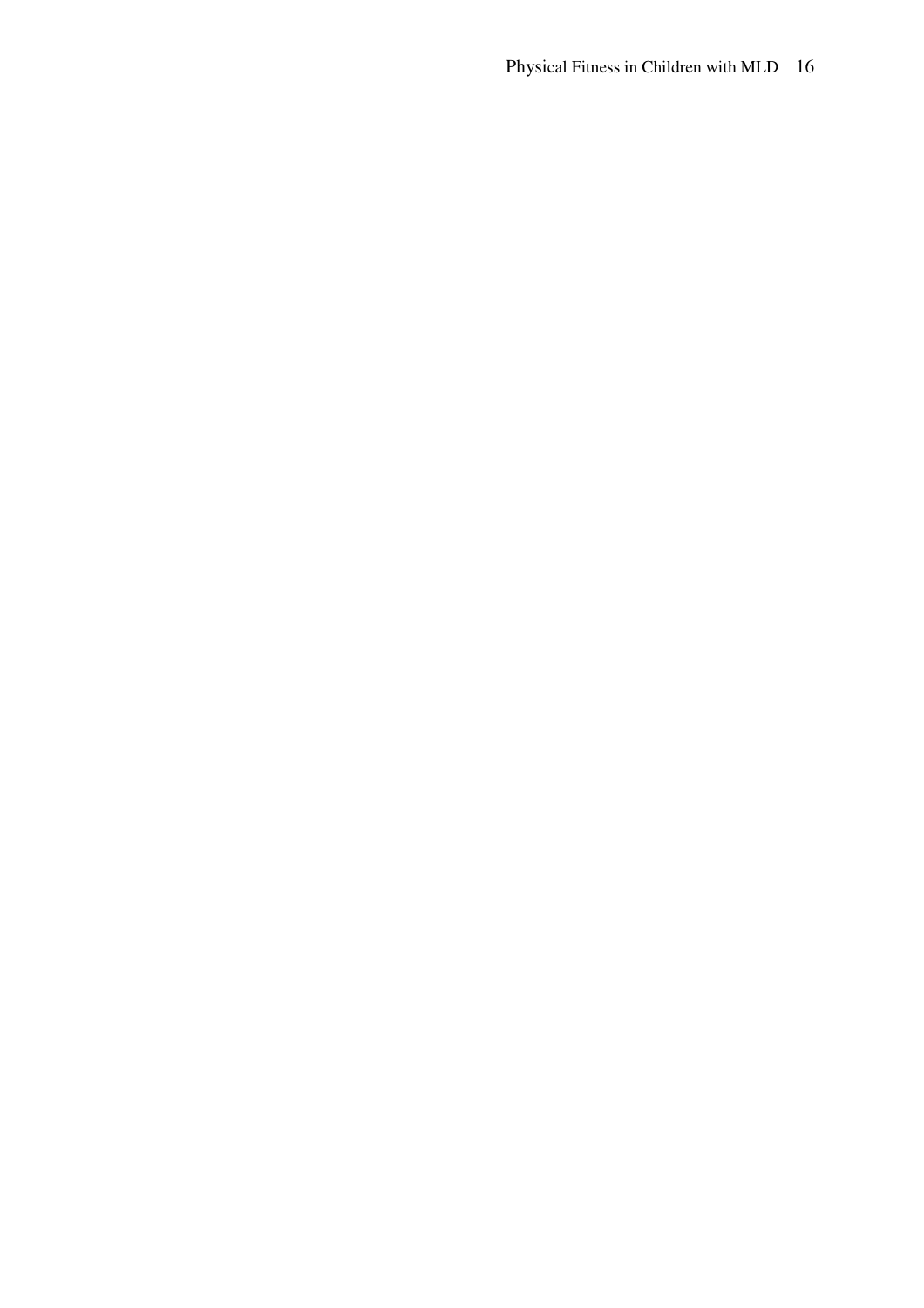## Table 1

|                            | Unit     | <b>MLD</b> Group |      | <b>MLD</b> Group          |                  |           |    |                  |
|----------------------------|----------|------------------|------|---------------------------|------------------|-----------|----|------------------|
|                            |          | (no co-occurring |      | (co-occurring conditions) |                  |           |    |                  |
|                            |          | conditions)      |      |                           |                  |           |    |                  |
| Item                       |          | M                | SD   | n                         | $\boldsymbol{M}$ | <i>SD</i> | n  | <i>p</i> -values |
| BMI                        | $kg/m^2$ | 17.3             | 3.1  | 25                        | 17.6             | 3.8       | 20 | .81              |
| Sit and Reach Both         | cm       | $-1.9$           | 7.4  | 29                        | $-4.0$           | 9.5       | 23 | .38              |
| Sit-ups                    | count    | 12.5             | 7.8  | 29                        | 12.1             | 8.1       | 22 | .88              |
| Grip Strength              | kg       | 20.0             | 6.7  | 28                        | 17.3             | 6.6       | 23 | .15              |
| <b>Chest Pass</b>          | cm       | 229.3            | 61.6 | 28                        | 230.2            | 49.3      | 21 | .95              |
| <b>SBJ</b>                 | cm       | 82.0             | 31.9 | 27                        | 80.6             | 35.8      | 23 | .89              |
| $50 \text{ m}$ Run         | sec      | 13.8             | 2.7  | 28                        | 13.6             | 2.7       | 23 | .85              |
| <b>Multi Stage Fitness</b> | no. of   | 11.4             | 4.0  | 27                        | 10.7             | 4.9       | 21 | .58              |
| Test                       | shuttles |                  |      |                           |                  |           |    |                  |
|                            |          |                  |      |                           |                  |           |    |                  |

*Descriptive Statistics and p-values of Physical Fitness Measures for the MLD group with and with out Co-occurring Conditions.*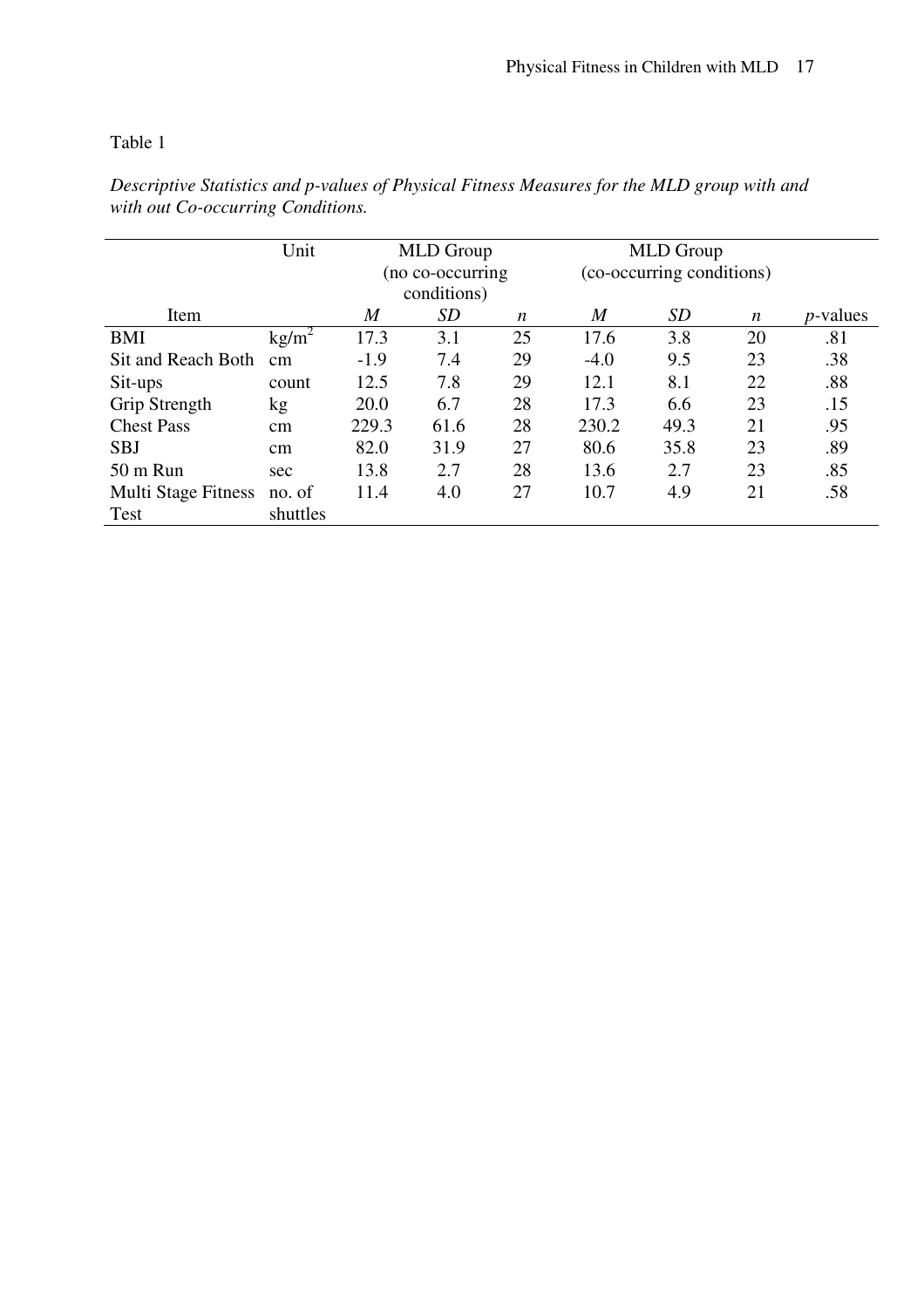Table 2

|                            | Unit              | Control          |      | MLD    |           |
|----------------------------|-------------------|------------------|------|--------|-----------|
| Item                       |                   | $\boldsymbol{M}$ | SD   | M      | <b>SD</b> |
| <b>BMI</b>                 | kg/m <sup>2</sup> | 15.5             | 1.8  | 17.5   | 3.3       |
| Sit and Reach both         | cm                | 3.3              | 6.2  | $-2.8$ | 8.4       |
| Sit-ups                    | count             | 19.5             | 8.7  | 12.3   | 7.8       |
| Grip Strength              | kg                | 20.6             | 6.5  | 18.8   | 6.7       |
| <b>Chest Pass</b>          | cm                | 232.5            | 49.7 | 229.7  | 56.1      |
| <b>SBJ</b>                 | cm                | 115.3            | 20.3 | 81.3   | 33.4      |
| 50 m Run                   | sec               | 11.4             | 1.7  | 13.7   | 2.7       |
| <b>Multi Stage Fitness</b> | no. of            | 15.0             | 9.6  | 11.1   | 4.4       |
| <b>Test</b>                | shuttles          |                  |      |        |           |

*Descriptive Statistics of Physical Fitness Measures in the Control Group and the Group with MLD.*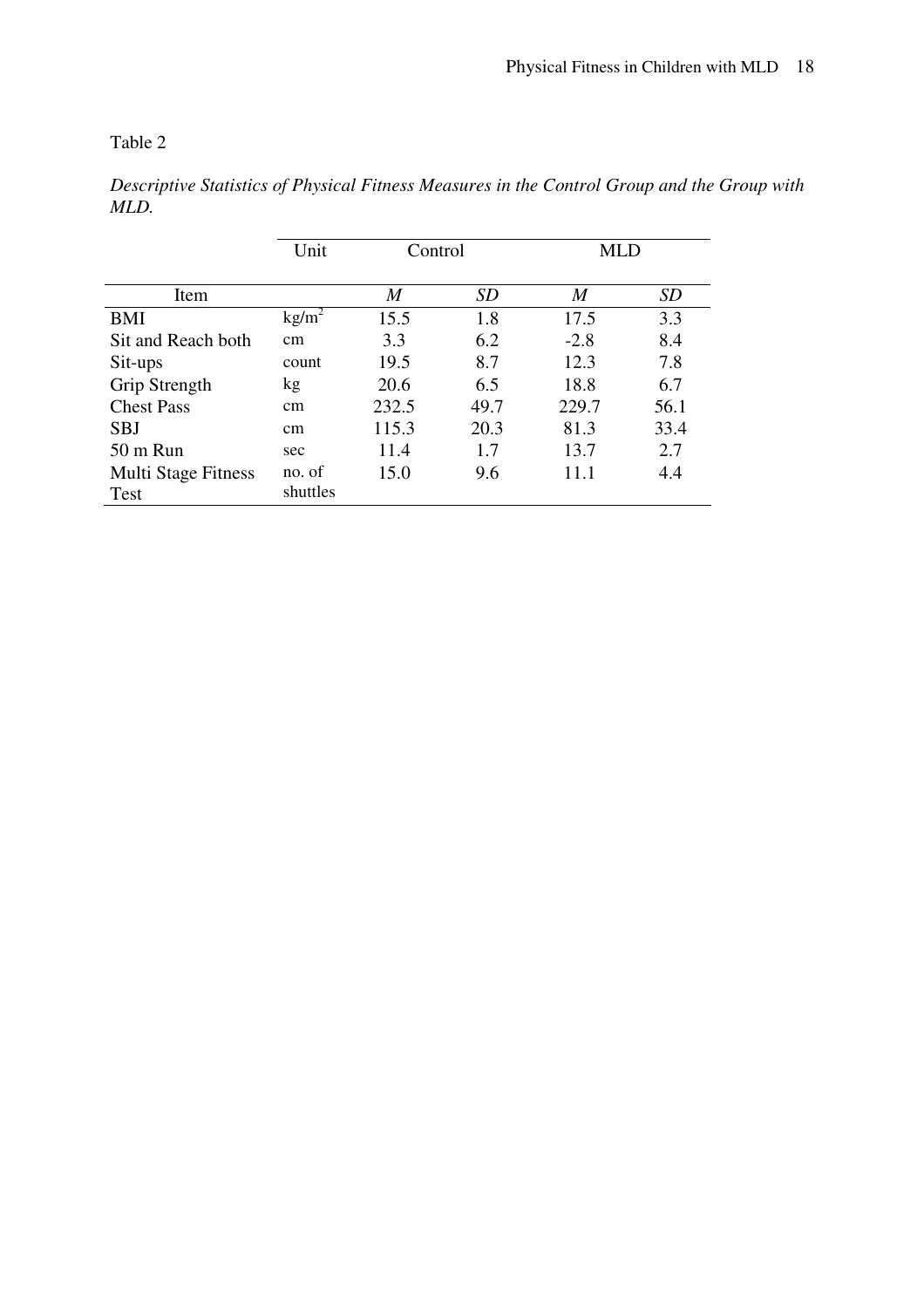## Table 3

|                                                    | $F$ -value for sex $F$ -value for |           | $R$ -square (adj) |
|----------------------------------------------------|-----------------------------------|-----------|-------------------|
|                                                    |                                   | group     |                   |
| BMI                                                | 1.26                              | $12.52**$ | 11.0%             |
| Sit and Reach (both legs)                          | $4.2*$                            | 9.84**    | 16.8%             |
|                                                    |                                   |           |                   |
| Sit-ups                                            | 1.06                              | 18.34**   | 15.6%             |
|                                                    |                                   |           |                   |
| Grip Strength                                      | 0.01                              | 1.76      | $0.0\%$           |
| <b>Chest Pass</b>                                  | 0.11                              | 0.81      | 0.6%              |
|                                                    |                                   |           |                   |
| <b>Standing Broad Jump</b>                         | 0.66                              | $39.03**$ | 27.1%             |
|                                                    |                                   |           |                   |
| 50 meter run                                       | 0.31                              | $28.23**$ | 20.6%             |
|                                                    |                                   |           |                   |
| Multi-stage fitness test                           | 2.85                              | $6.60*$   | 7.0%              |
| $N_{\alpha t\rho} * n \times 0.05 * n \times 0.01$ |                                   |           |                   |

# *General Linear Models Analysis of Variance for Fitness Test Items*

*Note.* \* *p* < 0.05. \*\* *p* < 0.01.